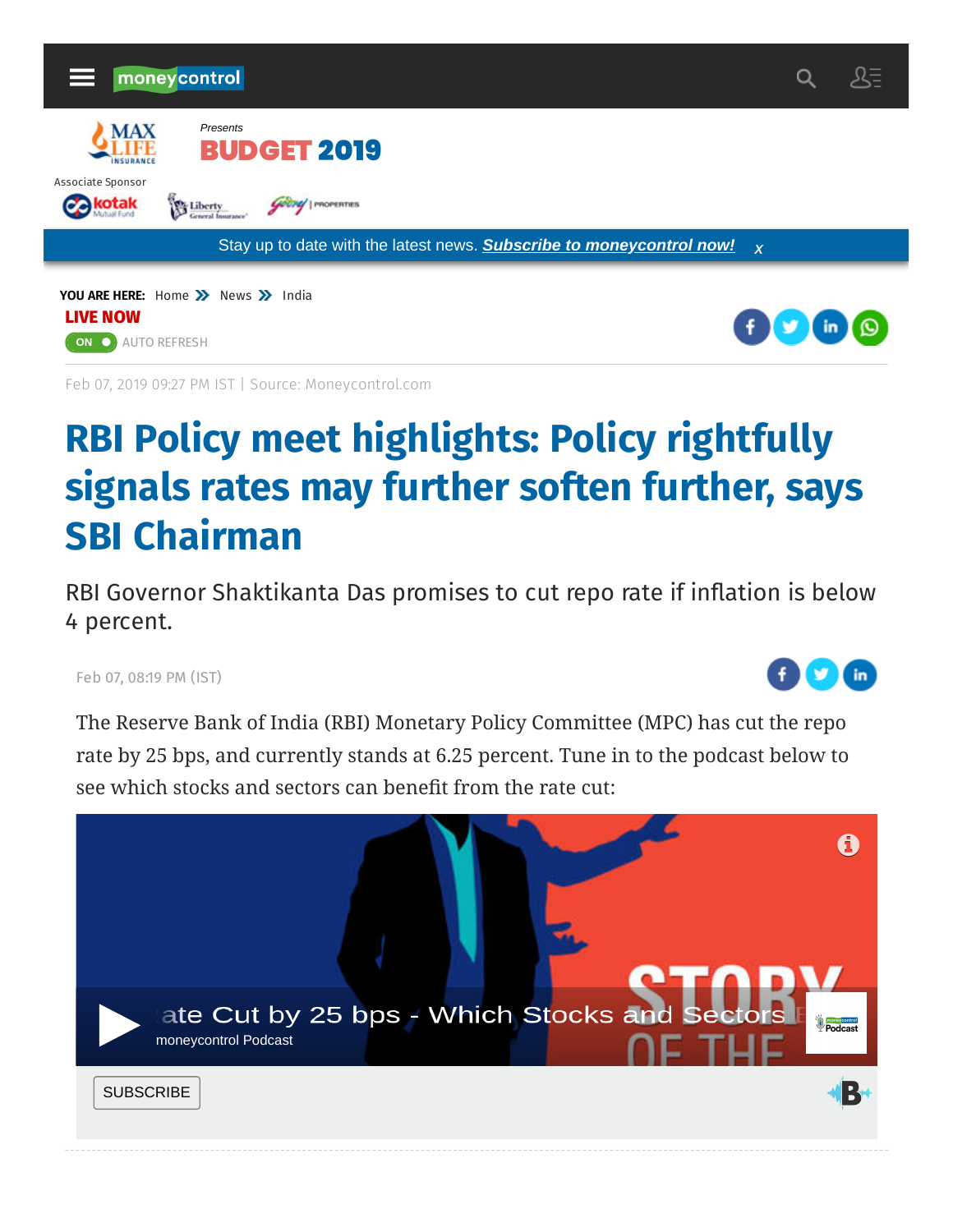

# RBI MPC meet: Key highlights from the policy document



The RBI's monetary policy committee on February 7 cut benchmark [lending rate by 25 bps and changed its stance to "neutral" from "calibrated](https://www.moneycontrol.com/news/business/economy/rbi-mpc-meet-key-highlights-from-the-policy-document-3496041.html) tightening".

Feb 07, 08:54 PM (IST)



[Repo rate cut to lower homebuyers' mortgage, developers' working capital cost](https://www.moneycontrol.com/news/business/real-estate/repo-rate-cut-to-lower-homebuyers-mortgage-developers-working-capital-cost-3498021.html)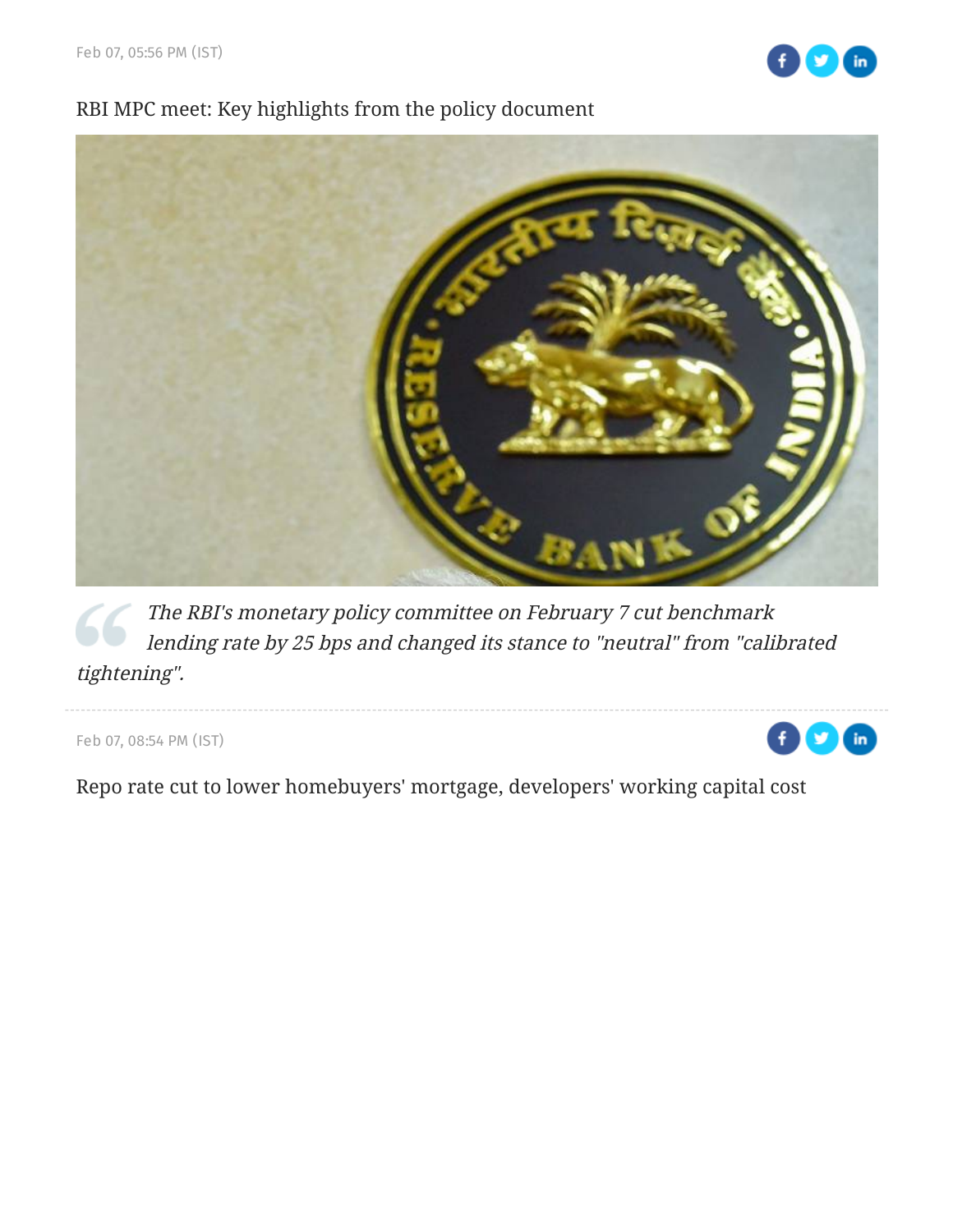

[For a sector that received a Budget bonanza last week, the Reserve Bank of](https://www.moneycontrol.com/news/business/real-estate/repo-rate-cut-to-lower-homebuyers-mortgage-developers-working-capital-cost-3498021.html) India's decision to reduce the repo rate by 25 bps to 6.25 percent is good news for the real estate industry.

Feb 07, 08:29 PM (IST)

#### Œ  $\ln$

# [India Inc cheers RBI rate cut](https://www.moneycontrol.com/news/business/economy/india-inc-cheers-rbi-rate-cut-3498311.html)

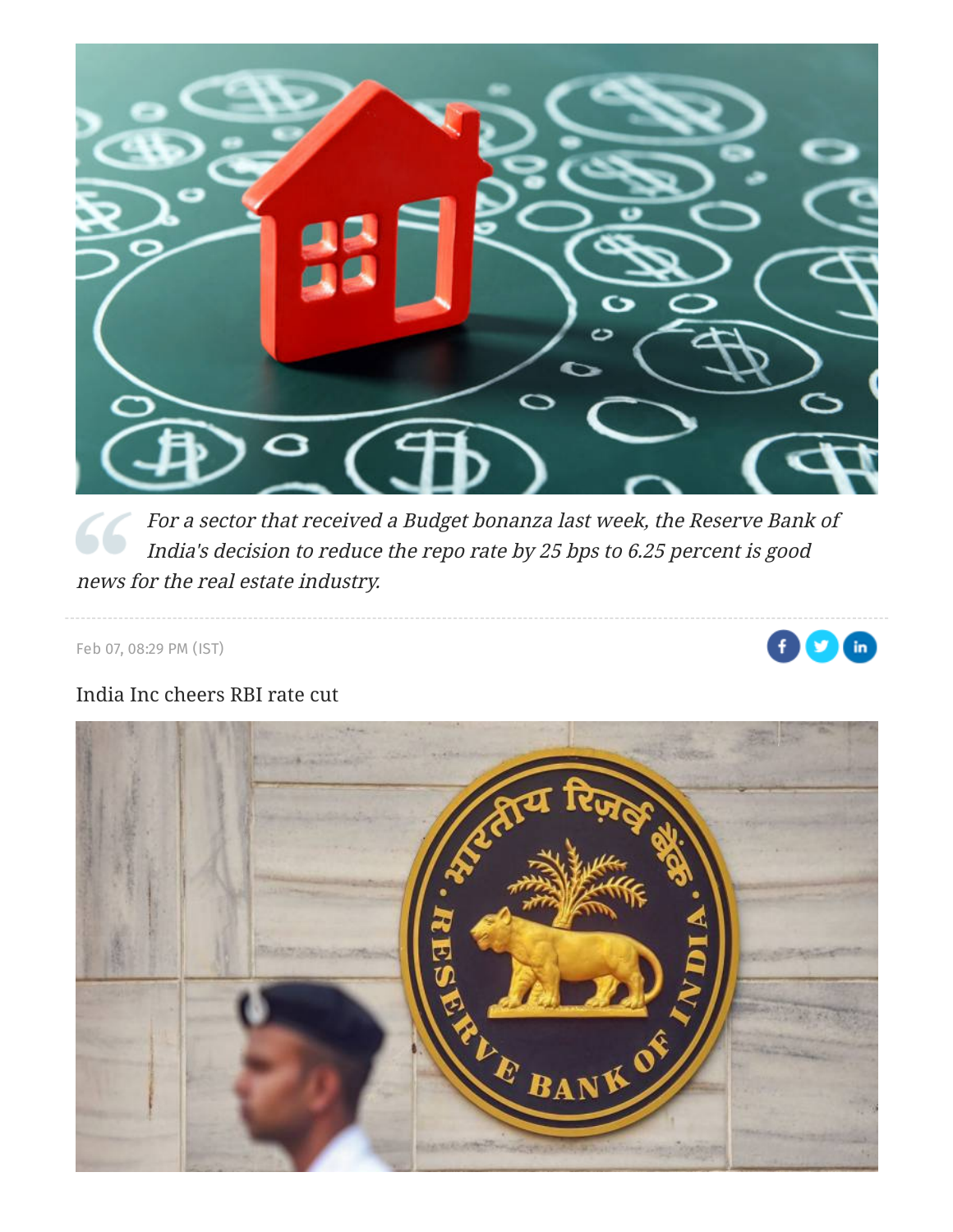India Inc on February 7 cheered RBI's move to slash key interest rate by 25 basis points and hoped it would encourage banks to lower lending rates, [thereby stimulating consumption and investment demand to boost economic](https://www.moneycontrol.com/news/business/economy/india-inc-cheers-rbi-rate-cut-3498311.html) growth.

Feb 07, 07:47 PM (IST)



 $\ln$ 

[Data is deity for new RBI governor as inflation projections, PCA action questioned](https://www.moneycontrol.com/news/business/economy/data-is-deity-for-new-rbi-governor-as-inflation-projections-pca-action-questioned-3500101.html)



Serial entrepreneur Andy Dunn once said, "Passion provides purpose, but data drives decisions." Reserve Bank of India (RBI) Governor Shaktikanta Das seems to strictly abide by these words.

# Feb 07, 07:30 PM (IST)

"This is great news for borrowers, especially those who are planning to invest in real estate. With the budget scrapping tax from notional rent on second self-occupied property and enabling the capital gains to be invested in two houses instead of one, the interest in the real estate has already gone up. This additional rate cut will further sweeten the deal. A 25 bps rate cut on a 20-year home loan of Rs.40L at 8.85 percent will bring down the interest payable from Rs.45.4L to Rs.43.9L at 8.6 percent. That is a savings of Rs.1.5L over the tenor of the loan." - **Adhil Shetty, CEO, BankBazaar.**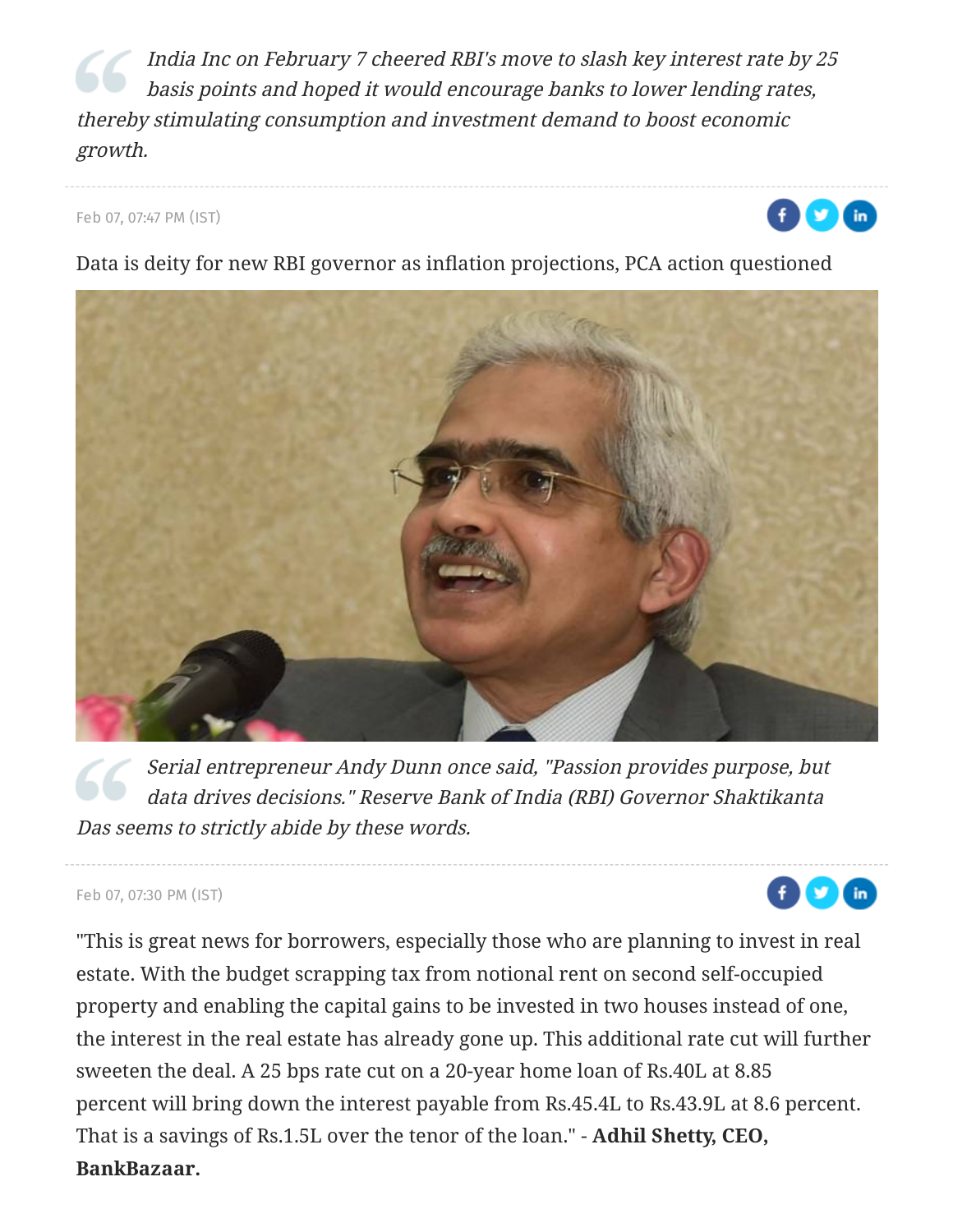# Feb 07, 07:17 PM (IST)

"The RBI has clearly focused on driving growth with the change in stance to neutral and the 25 bps rate reduction. This will help boost credit flow and also drive consumption. With the downward revision in inflation forecasts, it will be interesting to see the stance and rate decisions in the subsequent monetary policies. The statement on developmental and regulatory policies also reflects growth orientation. The highlight being the enhancement of the limit of collateral-free agriculture loan to Rs.1.60 lakh will bring more farmers within the formal credit system."**Chandra Shekhar Ghosh, MD & CEO, Bandhan Bank.**

# Feb 07, 05:49 PM (IST)

"There are several innovative announcements in policy apart from a rate cut that could potentially trigger a new paradigm for financial markets. The decision to rationalise the risk weights for on lending to rated NBFCs will enable better price discovery, lower capital requirement and facilitate credit flow from the banks. Opening up the ECB route for applicants under the IBC could facilitate a faster turnaround. The proposal to rationalise interest rate derivative regulations will provide the desired boost to the ultimate goal of developing a dynamic environment for management of interest rate risk. Decision to withdraw the provision of stipulations for FPI exposure to corporate bonds to a single corporate will incentivize the investors. Raising the limit for collateral-free agri loan to agriculture loans from Rs 1 lakh to Rs 1.6 lakh will result in enhanced coverage of small and marginal farmers. Further, the policy rightfully signals that rates may further soften further going forward, with headline inflation consistently undershooting RBI inflation mandate and inflation expectations materially down." **-Rajnish Kumar, Chairman, SBI.**

## Feb 07, 05:38 PM (IST)

"The RBI has delivered a timely 25 basis points repo rate cut and also softened its monetary stance to neutral, on the back of consistently low inflation and slowing global economic growth. The RBI has been supplying liquidity through sustained Open Market Operations (OMOs) of government securities and with this rate cut, we should see a moderation in borrowing rates. Providing banks with increased flexibility on





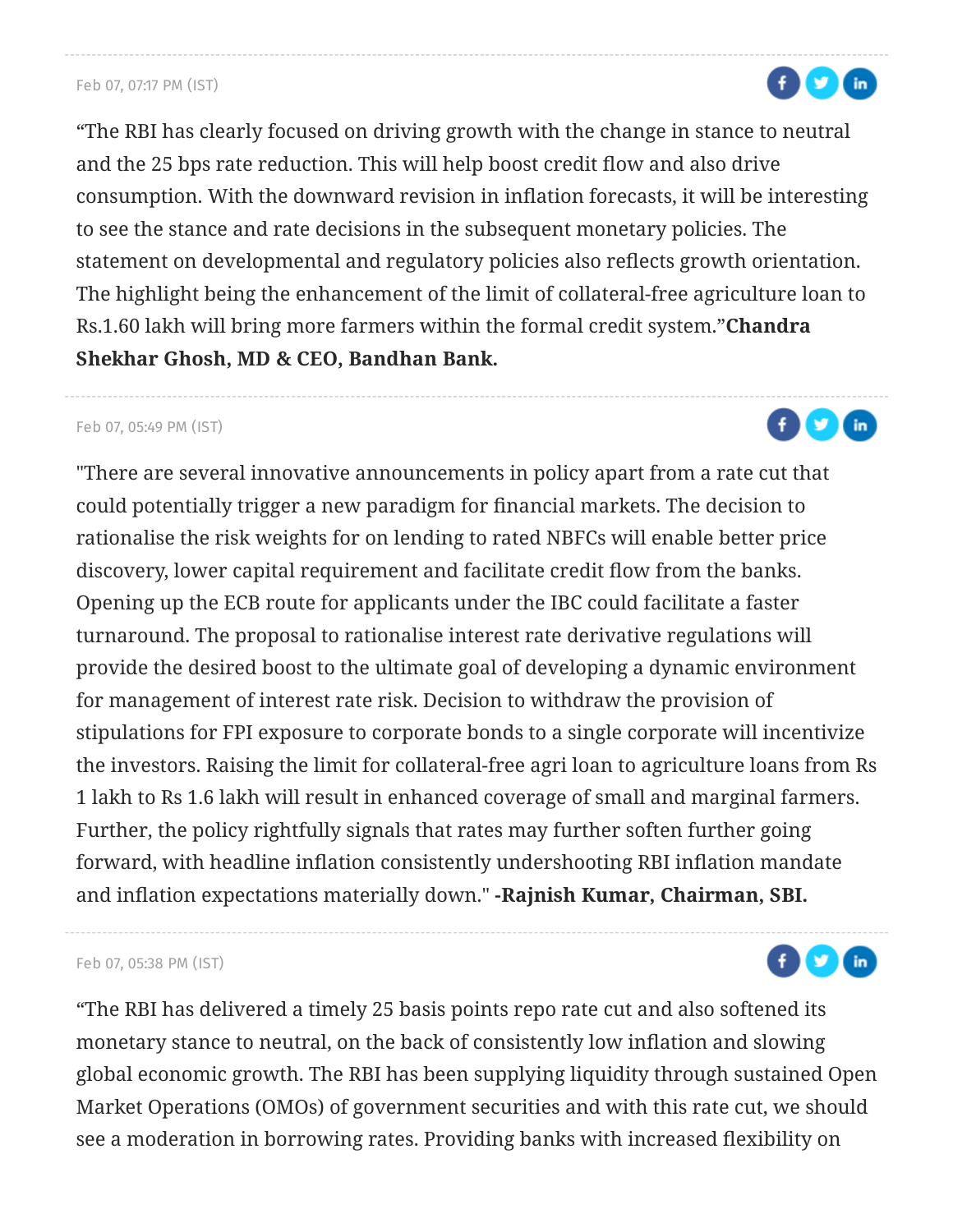bulk deposits is a welcome move and will assist them in better managing their asset liability mismatches." **Zarin Daruwala, CEO, India, Standard Chartered Bank.**

# Feb 07, 04:15 PM (IST)

"As inflation eased to approximately 2 percent from November to December in 2018, it was only a matter of time before rates were cut. We hope that the rate cut will be transmitted by the financial sector to the real economy, so that the economic activity could achieve the benefits and private consumption/investments may also grow faster. If oil prices remain subdued and inflation remains below the RBI's mandate of 4 percent, another rate cut in April cannot be ruled out. The market will take It very positively." **-Motilal Oswal, Chairman & MD, MOFSL.**

 $f(x)$   $(n)$ 



Feb 07, 03:49 PM (IST)

"We expect the sovereign yield curve to steepen as today's rate cut and expectations of a further rate cut will support the short end (one to four year) of the curve while the Bond Demand/Supply dynamics are likely to deteriorate going ahead negating a big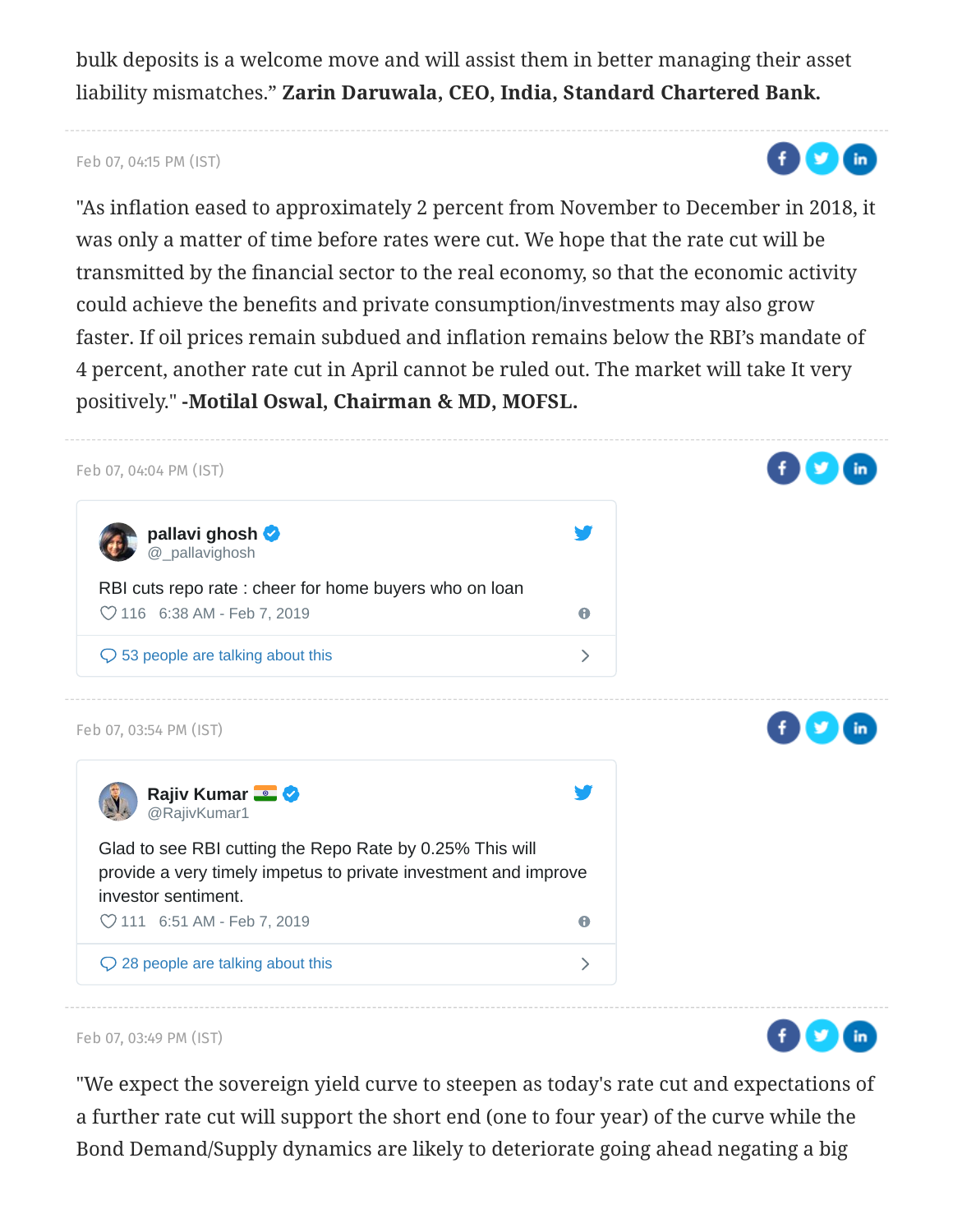move down in Long Term Yields. We expect the credit spreads to remain elevated as the current risk aversion continues to persist over the next three to four months." **- Puneet Pal, Deputy Head-Fixed Income, DHFL Pramerica Mutual Fund.**

# Feb 07, 03:48 PM (IST)

"The drop in repo rate was the actual requirement for real estate sector in the current scenario given the recent budget announcement that paved the way to opening investment market for second homes. The announcement is parallel to government's 'Housing for All' vision as it will give real estate sector the necessary fillip which was requisite particularly since the year has just begun. With home loans interest rate going down, we expect a good housing demand coming in and we hope that the market which had been witnessing lull period for quite a while now not just floats but also soars." - **Boman Irani, Chairman & Managing Director, Rustomjee Group.**

## Feb 07, 03:04 PM (IST)

"With an extremely benign inflation reading and limited risks to upside and with the INR having stabilized, it was it was clear to us that the time is right to provide the much-needed support to economic growth. This could also be gauged from the RBI policy announcement, where members unanimously voted in favour of changing their policy stance to Neutral from that of Calibrated Tightening. To our mind, it was only a matter of whether rates were cut in today's meeting or the during the next policy meet of RBI.We welcome this decision and believe that the present situation opens up doors for more rate cut action in the year 2019." - **Amar Ambani, President and Head of Research, YES Securities**

## Feb 07, 02:54 PM (IST)

"The overall direction of the monetary policy is oriented towards growth and the change in stance provides the Cental Bank much needed flexibility to meet growth challenges in the future. This augurs well for the real estate sector and could lead to fence sitters coming back to the market. It is now up to the banks to reduce lending rates and ensure that the common man reaps the benefit of this move." **-Surendra Hiranandani, Founder and Director, House of Hiranandani.**





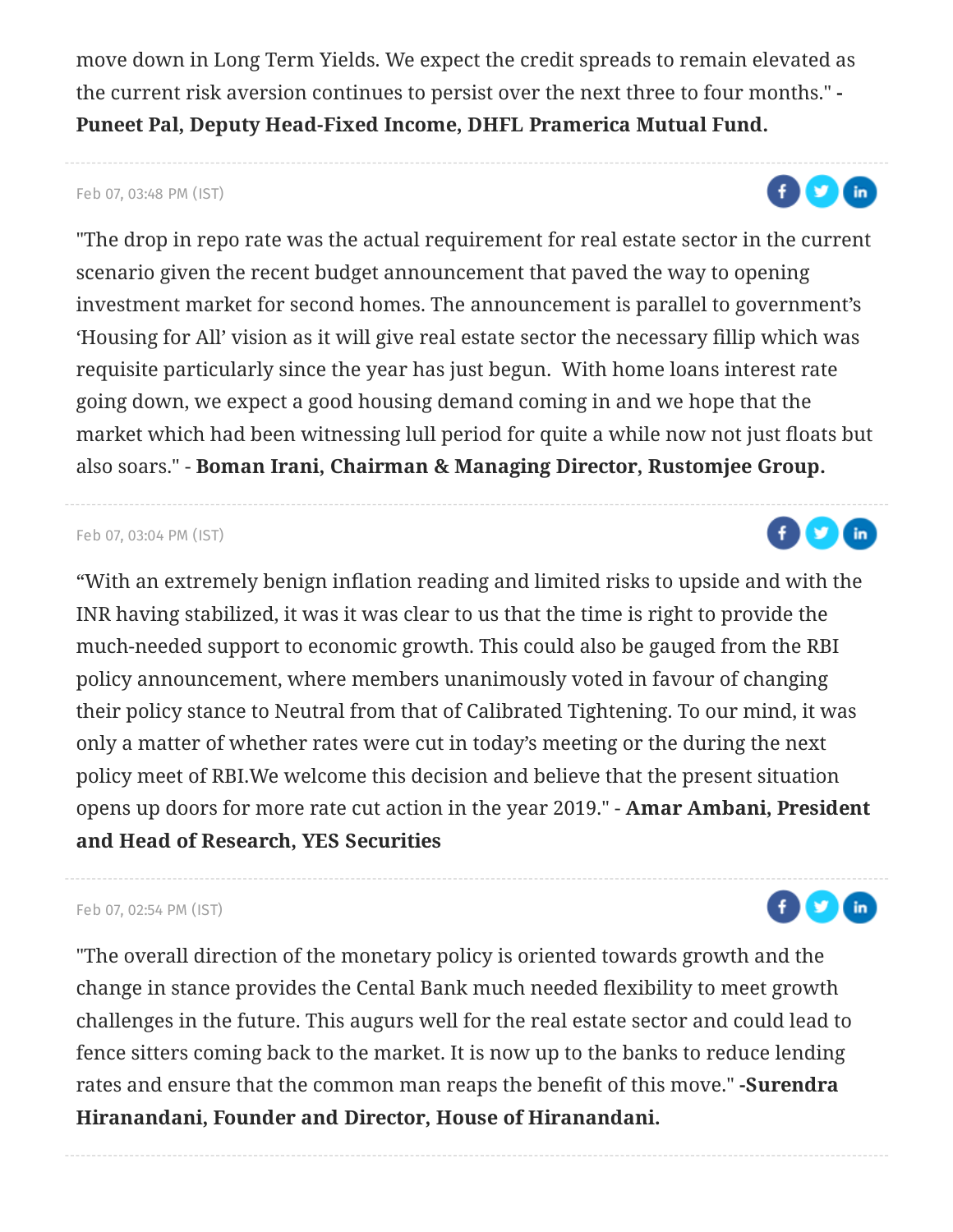

"Overall the case has been very convincingly laid out for a rate cut in the overall background of moderate growth especially on the trade front with global headwinds. There is no mention of fiscal risks in the entire document. This clearly shows that the firm focus is back on 'price stability' based on actual data while supporting 'growth'" **Bekxy Kuriakose, Head – Fixed Income, Principal Mutual Fund.**



Feb 07, 01:57 PM (IST)

RBI MPC has surprised all stakeholders in the market with rate revision of .25 bps. On grounds of easing out inflation rate and stable recovered crude oil rates along with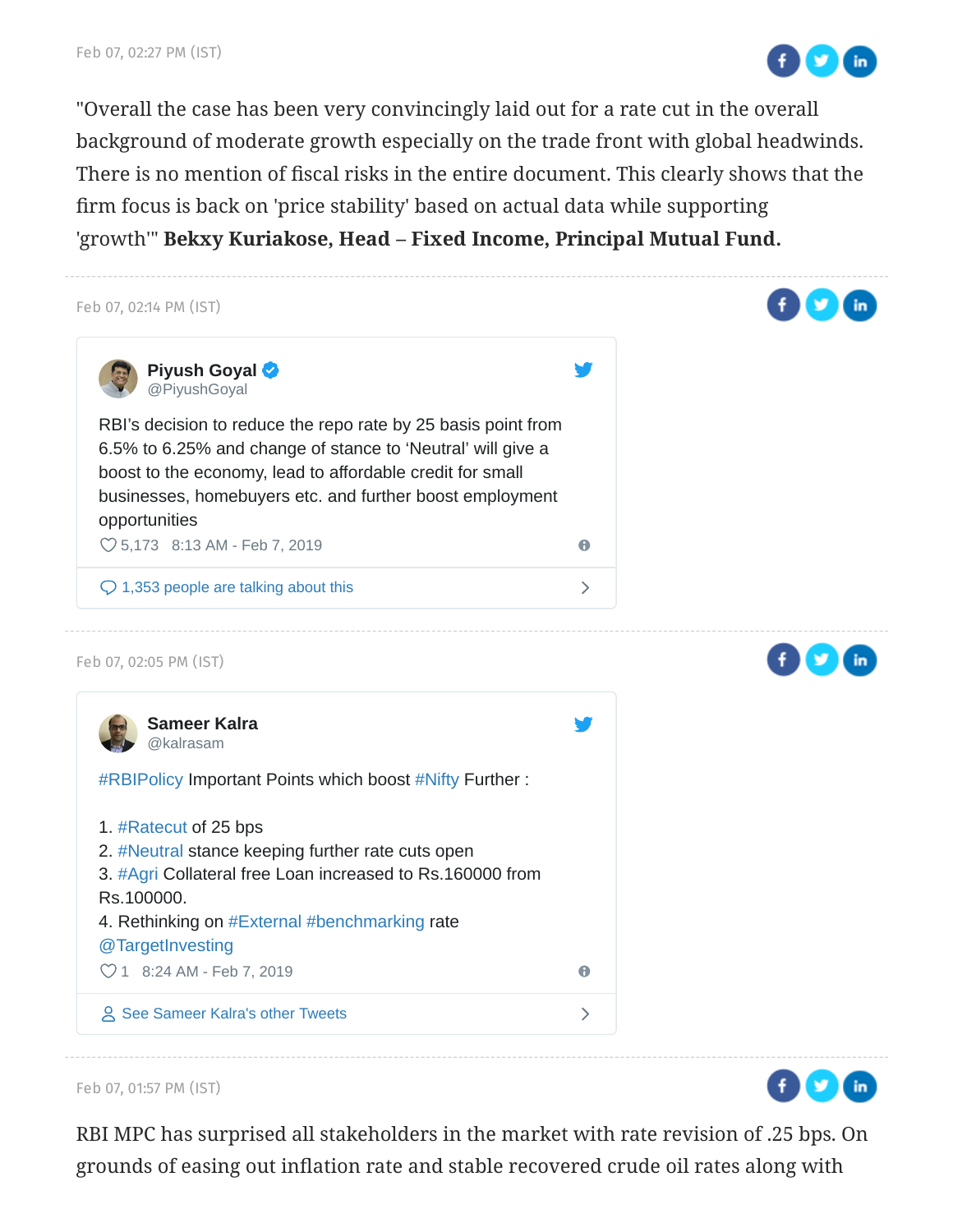world trade movements. Other major announcements are easing ECB policies for external borrowings. Limit for without collateral loans to farmers also increased to 1.6 lacks from earlier 1 lack, it could be more impactful politically than economically in election season, though an adverse impact on health of banks specially nationalized one cannot be completely rolled out. All in all MPC decision looks positive and aiming to growth - **Shivendra Foujdar, Founder and Managing Partner, Avighna Trades.**



## Feb 07, 01:45 PM (IST)

The first Monetary Policy Committee (MPC) meeting under RBI Governor Shaktikanta Das, and an ideal 'positive' to mark the same – a rate cut by 25 bps; change in stance to 'neutral'. The repo rate now will be 6.25 percent, while the reverse repo rate stands reduced to 6 percent. This is the perfect follow-up to the Budget Speech by Finance Minister Piyush Goyal, and this will not just enhance liquidity in the economy but also boost investment and give the economy a positive growth phase. The option for further rate cuts in forthcoming reviews remains an option, and I hope we will see more such 'positive moves' from the RBI. From a real estate perspective, this will impact home loan interest rates, and reduced EMIs are among the best harbingers of positive sentiment, leading up to further off-take of real estate across India - **Niranjan Hiranandani, National President, Naredco and Founder & MD, Hiranandani Group.**



 $f(x)$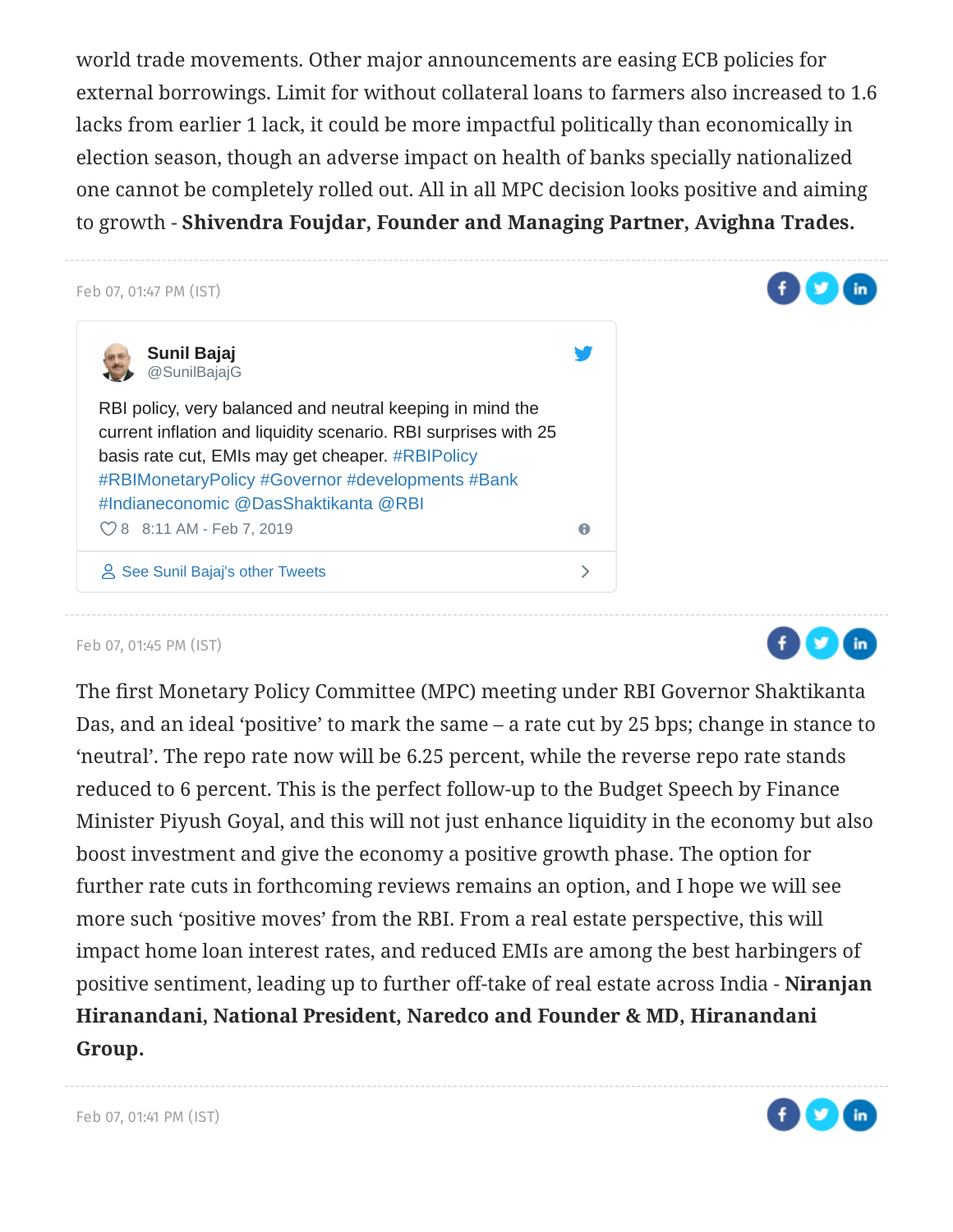The rate cut decision has been justified on the back of a sharp cut in projected headline inflation by the RBI. We think the combination of reflationary budget last week along with monetary easing by the RBI will provide a further boost to the consumption demand. We believe the implication for inflation is somewhat on the higher side and RBi may have taken a benign view in this respect - **Dhananjay Sinha, Head of Research, Economist & Strategist, Emkay Global Financial Services.**



## Feb 07, 01:29 PM (IST)

This rate cut means a lot for the market as it is announced post budget. With clear words from RBI, the rate cut has accounted for every phenomenon. The recent changes in the tax rates, the relaxations, GST and the expense and the revenue of the budget. Though it primarily aims to keep inflation in a tab and boost growth, this is a much-needed breather for market and specifically interest rate sensitive sectors like Housing, Automobile, and also it will to an extent try to settle the dust of recent liquidity crunch post the ILFS fiasco - **Mustafa Nadeem, CEO, Epic Research.**

#### Feb 07, 01:26 PM (IST)

The decision to remove the 20 percent single issuer limit for corporate bonds is a good move as it had hampered genuine foreign investor flows into Corporate Bonds. We though do not expect large flows immediately as fiscal concerns and political uncertainty will weigh on investor sentiment - **Pankaj Pathak - Fund Manager - Fixed Income, Quantum Mutual Fund.**



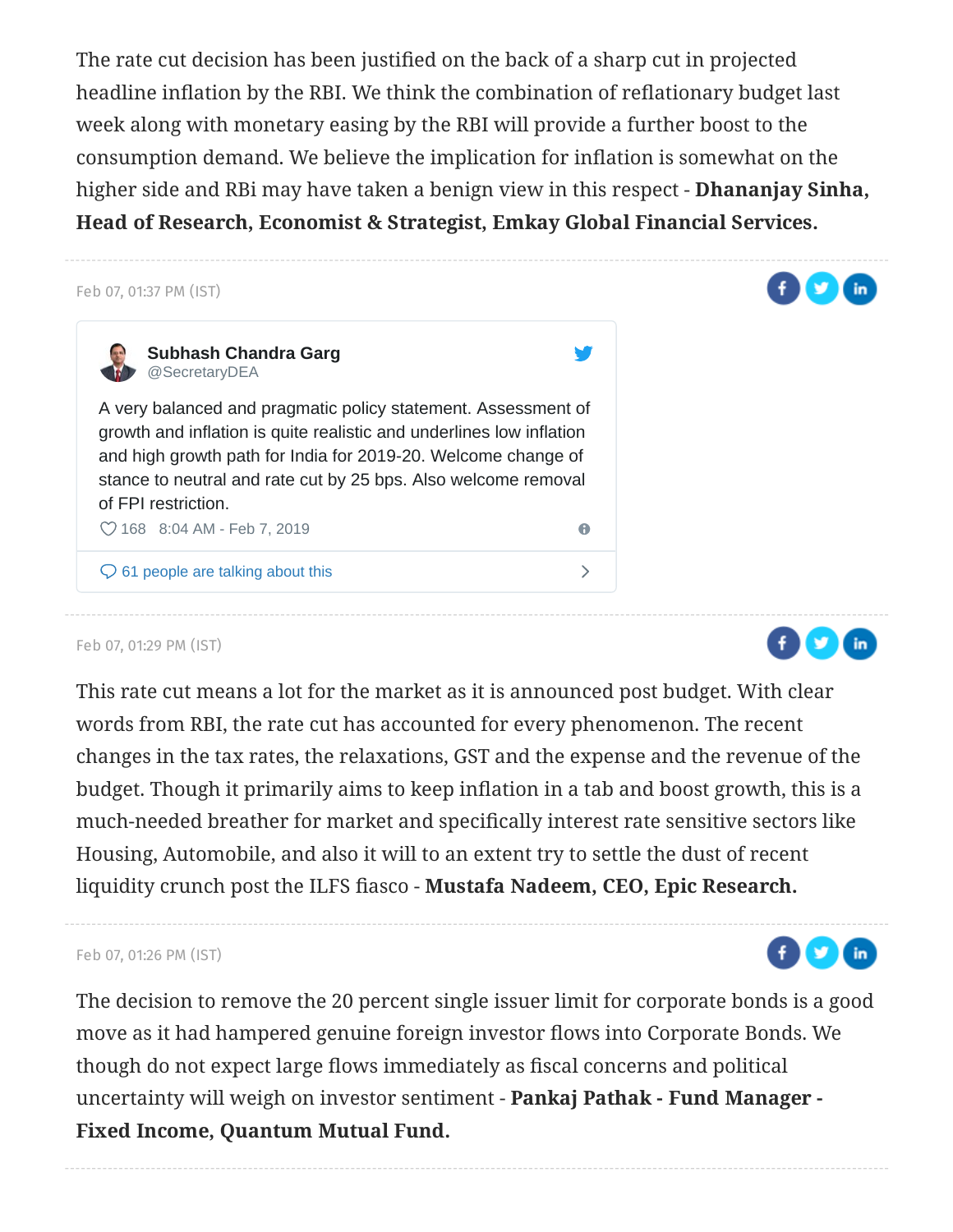

 $\bigoplus$   $\bigodot$   $\bigoplus$ 

 $f(x)$ 



Feb 07, 01:22 PM (IST)

The RBI MPC has delighted market participants by changing stance to neutral and cutting repo rate by 25 bps. Q3FY20 inflation expectation cut to 3.9% means some more rate cuts can be expected in the course of the next few meetings. While Bond yields are yet to respond to the rate cut, we think they may start to fall materially when FPIs revise their short term view on India (overcoming their fears on fiscal situation). Equity markets could rise some more, welcoming an attempt to address recent issues in the credit markets, ultimately leading to higher growth - **Dhiraj Relli, MD & CEO, HDFC Securities.**

#### Feb 07, 01:21 PM (IST)

With an extremely benign inflation reading and limited risks to the upside and with the INR having stabilized, it was it was clear to us that the time is right to provide the much-needed support to economic growth. This could also be gauged from the RBI policy announcement, where members unanimously voted in the favour of changing their policy stance to Neutral from that of Calibrated Tightening. To our mind, it was only a matter of whether rates were cut in today's meeting or the during the next policy meet of RBI. In our recent strategy note post Union Budget, we opined that while the Central Bank will take cognizance of the budgeted pause in the fiscal deficit glide, it will not hold back from cutting the Repo rate - **Amar Ambani, President and Head of Research, YES Securities.**

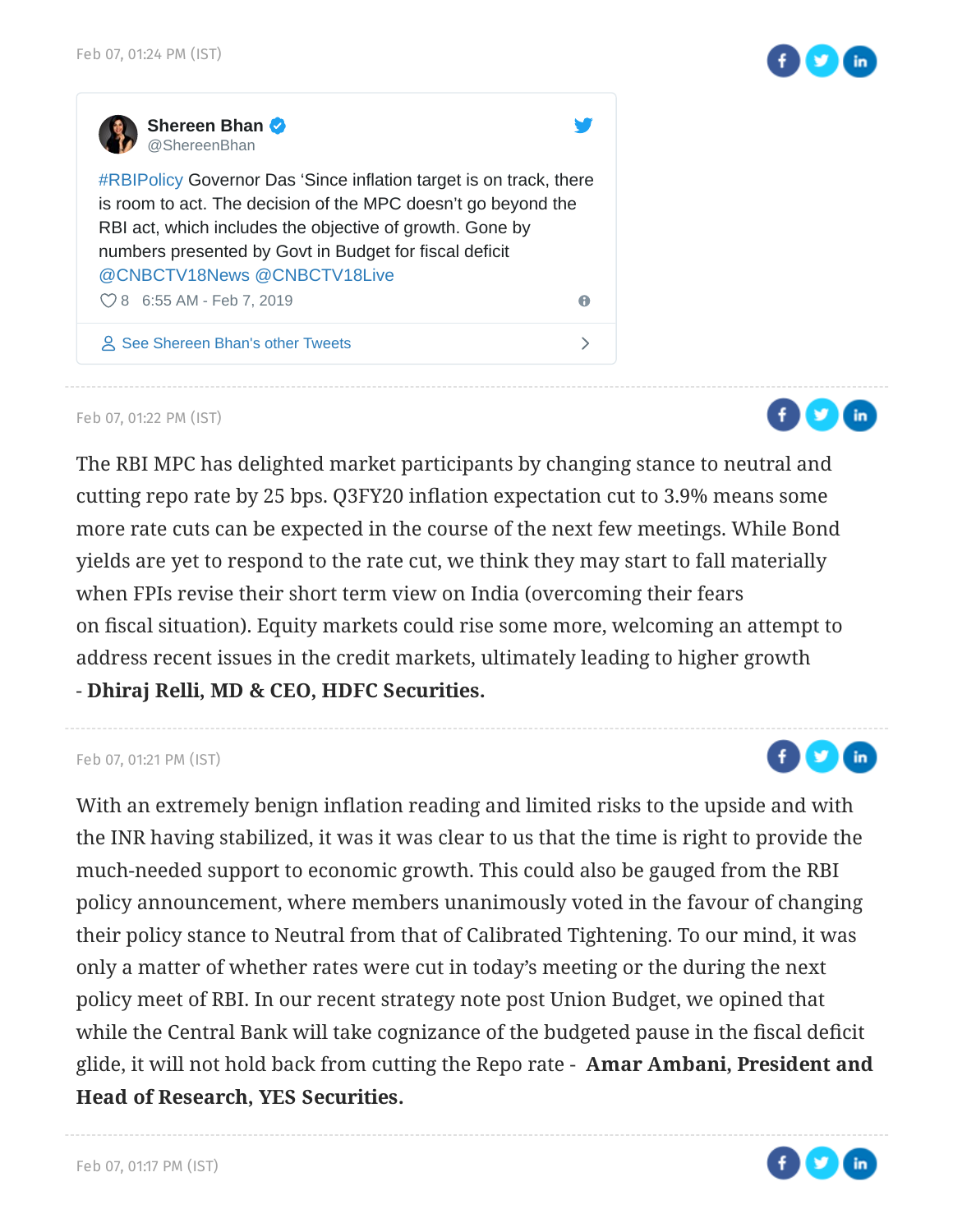RBI MPC meet: Central bank pegs GDP growth at 7.4%



[The committee said that despite softening of crude oil prices and the lagged](https://www.moneycontrol.com/news/business/economy/rbi-mpc-meet-central-bank-pegs-gdp-growth-at-7-4-3496401.html) impact of the recent depreciation of rupee on net exports, slowing global demand could pose headwinds.



| <b>SECTIONS</b>    |                  |                   |
|--------------------|------------------|-------------------|
| » Home             | » Forum          | $\theta$ IPO      |
| » Markets          | » Mutual Funds   | » Budget 2019 NEW |
| » Budget 2018      | » Commodities    | » Real Asset      |
| » News             | » Currencies     | » SME Special     |
| » Portfolio        | » Fixed Income   | » Watchlist       |
| » Property         | » Stock List     | » MF List         |
| » Glossary         | » Sitemap        | » Live TV & Shows |
| » Personal Finance | » PowerYourTrade |                   |
|                    |                  |                   |